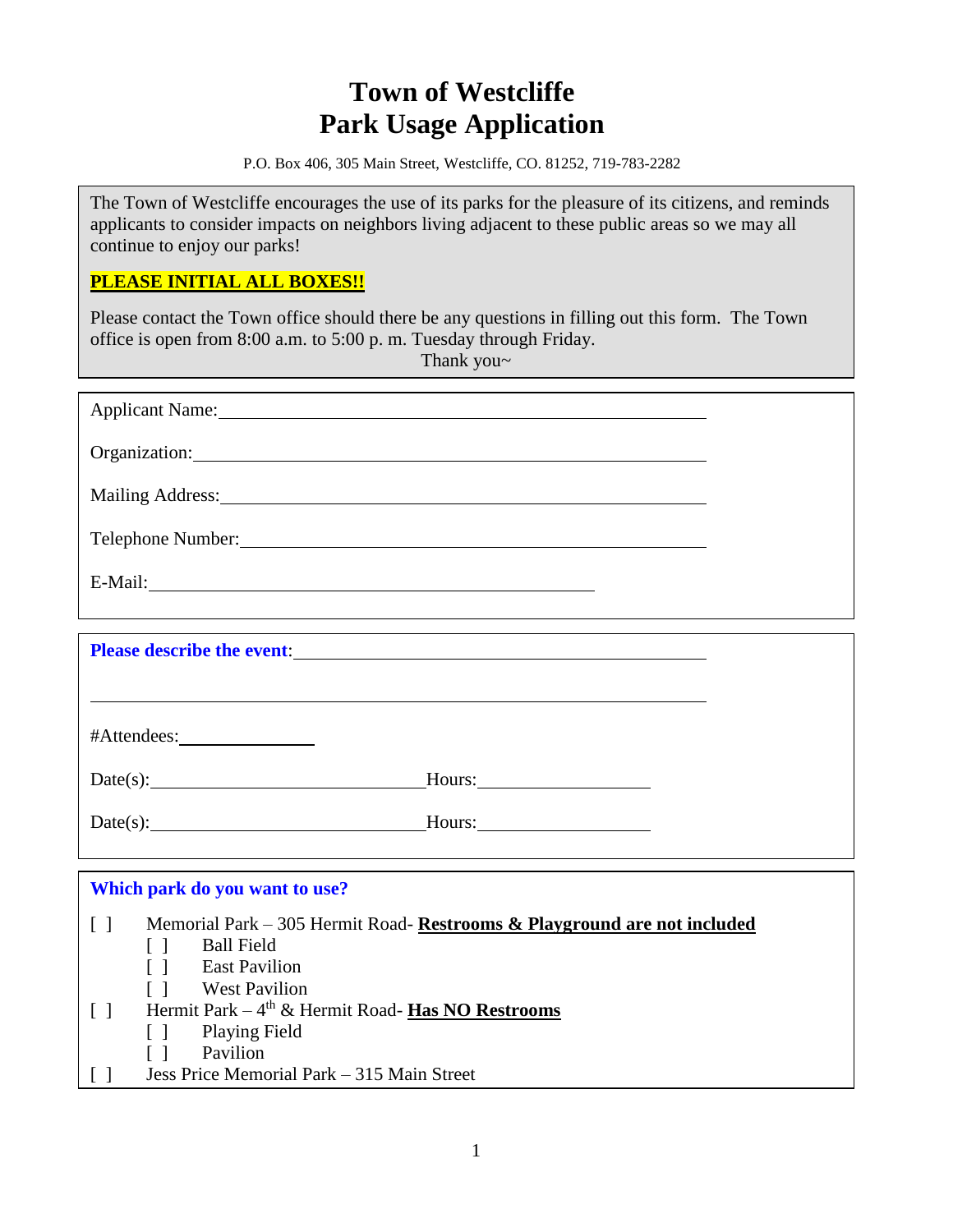### **Will there be vendors?**

- [ ] No [ ] Yes
- [ ] A list of vendors is being provided to the Town for tax compliance.
- [ ] We have contacted the Department of Revenue to work out how taxes will be submitted for the event; either electronically or manually.
- [ ] Vendors will be notified that tax compliance will be monitored.
- [ ] Chalk or tape are permitted to define vendor boundaries on the grass.

**Do you have any special requests?** 

 $\begin{bmatrix} 1 \\ 0 \end{bmatrix}$  No

[ ] Yes

# **Pricing:**

| <b>THUME.</b>               |                                                                                     |        |               |
|-----------------------------|-------------------------------------------------------------------------------------|--------|---------------|
|                             | <b>Damage Deposit</b>                                                               | \$     | <b>100.00</b> |
|                             | NOTE: Deposits are returned after the first Tuesday the month following your event. |        |               |
|                             | Date Submitted                                                                      | Amount |               |
|                             | <b>Usage Fee – Non Refundable</b><br>For any size group.                            | S      | 25.00         |
|                             | Date Submitted                                                                      | Amount |               |
| <b>TOTAL FEES SUBMITTED</b> |                                                                                     |        |               |
|                             |                                                                                     |        |               |

## **All fees must be submitted no less than thirty (10) days before the date of the event.**

#### **ALCOHOL**

No alcohol is permitted in any town park or recreation area without first obtaining express prior approval from the Town pursuant to terms, conditions, and rules established by the Town.

#### [ ] **TOILET FACILITIES-If you do not comply with Title 7, Chapter 2, Section 3(B)you will forfeit your deposit.**

Two (2) portable chemical toilets shall be obtained, at applicant's expense, for events with expected attendance of between one hundred (100) and two hundred (200). Four (4) toilets shall be provided if attendance is to be between two hundred (200) and four hundred (400) and one (1) additional toilet per one hundred (100) in attendance above four hundred (400).

## [ ] **TENT OR TIE-DOWN STAKES DRIVING ON THE GRASS**

**ABSOLUTELY NO STAKES OR OTHER HARDWARE ARE TO BE DRIVEN INTO THE GROUND OR VEHICLES DRIVEN OR PARKED ON THE GRASS** without the presence or by direction of the Parks Maintenance Supervisor or his designee. Damages resulting from such actions will be charged to the permit holder or the host of the event, party or gathering at which the damage took place. If need arises to move tables or trash barrels they must be moved back to their original positions.